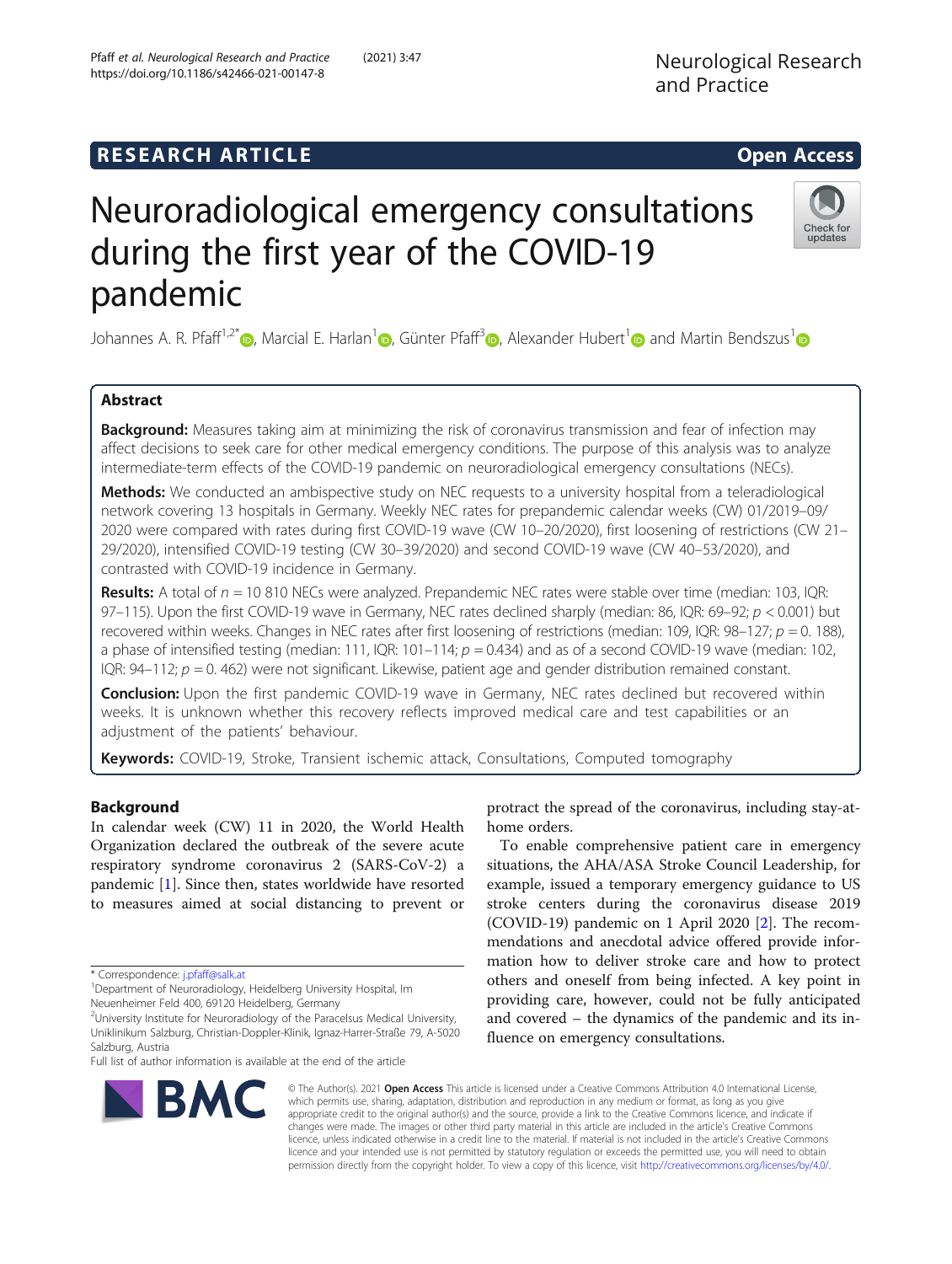There are reports from various specialties (e.g. psychiatry, dermatology) from different countries in which a decrease in emergency consultations was noted within the first weeks of the COVID-19 pandemic [[3,](#page-5-0) [4\]](#page-5-0). This also includes a significant decrease in patients treated with mechanical thrombectomy for acute ischemic stroke [\[5](#page-5-0)]. However, these reports only relate to the first few weeks of the pandemic, in which this drastic event imposed changes and challenges to adapt access to all levels of medical care.

The purpose of this study is to analyze our referrals during the first year of the COVID-19 pandemic in a tele-radiological network and discuss the potential impact on care for neurological emergencies requiring imaging.

# Methods

We performed an ambispective data collection of a tertiary care university hospital with a comprehensive stroke center and permanent neuroradiological and neurointerventional attendance. Our department provides neuroradiological emergency consultations in a teleradiological network covering 13 hospitals in nine districts in the Federal States of Baden-Württemberg, Hesse and Rhineland-Palatinate in southwest Germany (total population 1 916 000; Table 1). Our department provides neuroradiological emergency consultations (NECs) for computed tomography imaging for these hospitals from 5 PM to 8 AM on weekdays and 24 h on weekends and holidays.

# Patients, imaging acquisition and interpretation

The teleradiological network cares for patients presenting with different neurological emergencies, reaching from trauma, brain tumors, unclear loss of consciousness, and most importantly stroke. Patients who appear in an emergency department of the remote hospitals within the teleradiological network are examined

|                               |  |  | <b>Table 1</b> State, district and number of hospitals covered by the |  |  |
|-------------------------------|--|--|-----------------------------------------------------------------------|--|--|
| teleneuroradiological network |  |  |                                                                       |  |  |

| State                | <b>District</b>             | Number of<br>hospitals<br>covered |
|----------------------|-----------------------------|-----------------------------------|
| Baden-Württemberg    | Hohenlohekreis              |                                   |
| Baden-Württemberg    | Neckar-Odenwald-Kreis       | 2                                 |
| Baden-Württemberg    | Rhein-Neckar-Kreis          | 4                                 |
| Hesse                | Kreis Bergstraße            |                                   |
| Hesse                | Landkreis Darmstadt-Dieburg |                                   |
| Hesse                | Main-Taunus-Kreis           |                                   |
| Hesse                | Odenwaldkreis               |                                   |
| Hesse                | Rheingau-Taunus-Kreis       |                                   |
| Rhineland-Palatinate | Landkreis Bad Kreuznach     |                                   |

clinically by the medical staff on site. In patients who show neurological symptoms or in suspected affection of the brain or spine, non-contrast-enhanced computed tomography (NCCT) of the brain, spine and, if indicated, contrast-enhanced imaging of the vessels supplying the brain (CT-angiography, CTA) is arranged after consultation with the neuroradiologist. Image acquisition and reconstructions are being performed by a radiologytechnician within the remote hospitals. Images are transferred via a secure line and interpreted by a neuroradiologist at our department. The radiological findings are discussed by telephone with the referring physician and subsequently a written report is sent.

We report descriptive data with reference to the number of performed NECs within our teleradiological network in the first year of the COVID-19 pandemic.

In accordance with the recommendation of the Robert Koch-Institute concerning the definition of phases to describe the COVID-19 pandemic in Germany 2020 [\[6](#page-5-0)], the study period was per calendar weeks (CW) divided into 5 phases:

- pre-pandemic phase with sporadic COVID-19 cases (PP, CW: 01/2019–9/2020, i.e. 30 December 2019 - 1 March 2020),
- phase 1: first COVID-19 wave and 1st pandemic lockdown (CW: 10–20/2020, i.e. 2 March 2020 - 17 May 2020),
- phase 2: a (gradual loosening of anti-coronavirus measures; CW: 21–29/2020, i.e. 18 May 2020 - 19 July 2020) and b (intensified COVID-19 testing; CW: 30–39/2020, i.e. 20 July 2020 - 27 September 2020),
- phase 3: second COVID-19 wave and 2nd pandemic lockdown (CW: 40–53/2020, i.e. 28 September 2020 - 3 January 2021).

Weekly incidence rates of COVID-19 in Germany were obtained from the Robert Koch-Institute (RKI: SurvStat@RKI 2.0, [https://survstat.rki.de,](https://survstat.rki.de) query date: 13 February 2021).

# Statistical analysis

Statistical analysis was performed by using SPSS Statistics (21.0.0.0; IBM, Armonk, NY). Continuous variables are presented as means and SD or medians and interquartile intervals, and categorical variables as absolute values and percentages. A two-sided P-value of 0.05 was considered statistically significant.

# Results

In this study, a total of  $n = 10 810$  NECs were analyzed. Gender was male in  $n = 5299$  patients (49%), female in  $n = 5460$  patients (50.5%), and unknown in  $n = 51$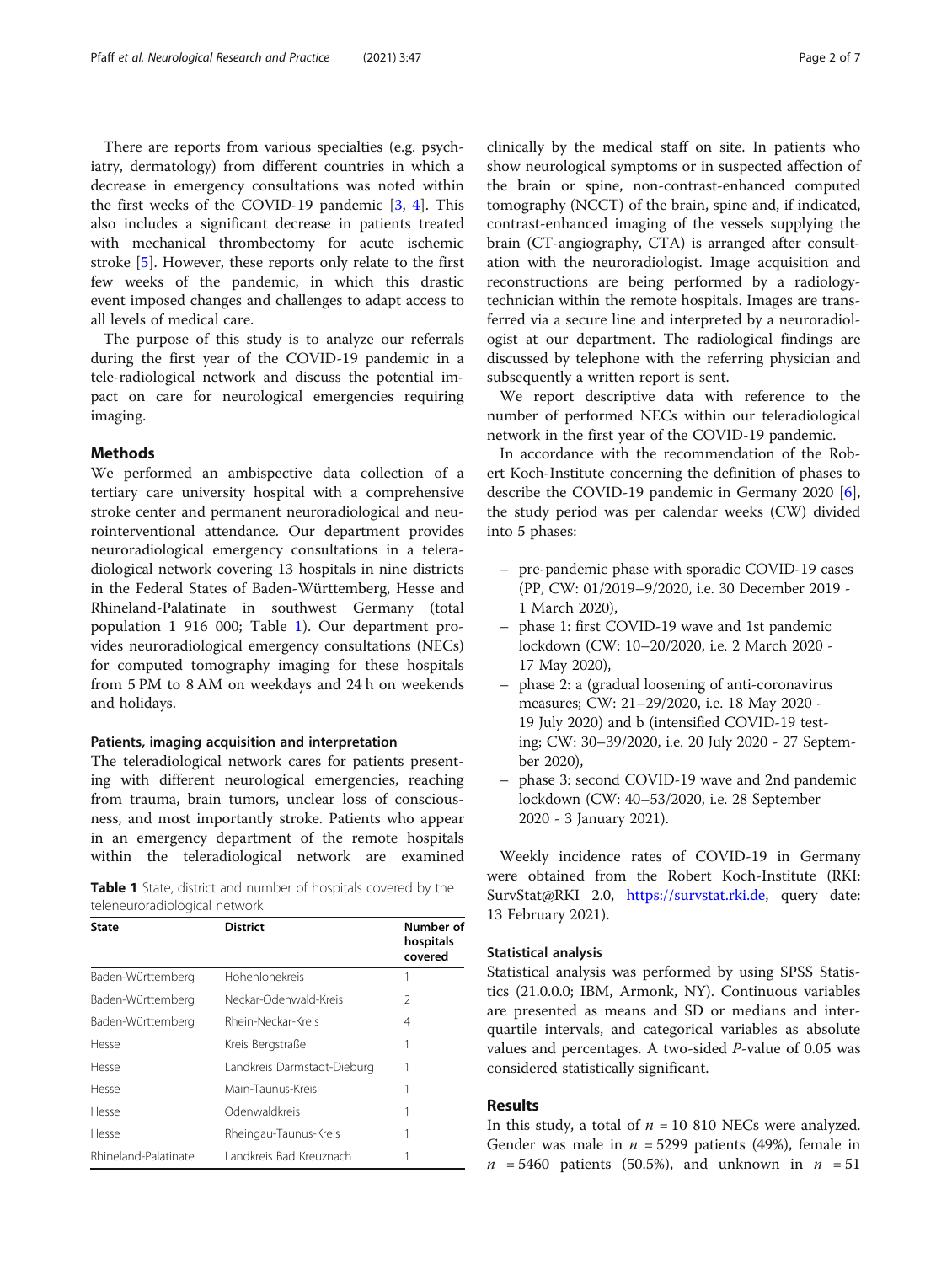patients (0.5%). Mean patient age was 73 (SD: 16) years. Patient age, as well as age and gender distribution remained stable throughout the different pandemic phases (Supplemental Figure [S1,](#page-5-0) Supplemental Figure [S2](#page-5-0) and Supplemental Figure [S3](#page-5-0)).

In the pre-pandemic period, a median of 103 consultations per week was called (interquartile range: 97–115). After Germany encountered the phase 1, i.e. first COVID-19 wave and entered the 1st pandemic lockdown, NECs declined sharply (median: 86, IQR: 69-92;  $p < 0.001$ ), followed by a rebound until the end of the first COVID-19 lockdown in CW 20. This represents a decrease by 16.5% compared to the pre-pandemic period.

Following gradual loosening of anti-coronavirus measures during the summer of 2020, the number of NECs resumed to a level numerically slightly above the previous year (phase 2 a: median: 109, IQR:  $98-127$ ,  $p =$ 0.188; phase 2b: median 111, IQR: 101-114;  $p = 0.434$ ). With increasing COVID-19 case numbers Germany encountered a second COVID-19 wave and contact limits and anti-coronavirus measures were tightened again. During the second wave (phase 3), NECs per week adjusted to a level that was almost identical to that of the pre-pandemic period (median: 102, IQR: 94–112;  $p = 0.462$ ; Fig. 1 and Supplemental Figure [S4\)](#page-5-0).

A direct comparison of the number of NECs performed per calendar week in 2020 to the annual median from 2019 shows a decline when the first pandemic lockdown was entered. It is noticeable that although there are individual differences, this affects most of the hospitals connected to the teleradiology network in the first lockdown (Fig. [2\)](#page-3-0). A divergent picture can be observed after phase 1, i.e. the first lockdown. While there were individual hospitals that had requested their original or a higher number of NECs (e.g. hospital C, K and M), a reduced number of NECs was performed for other hospitals (e.g. hospital A, G, H and I). With the tightening of the anti-coronavirus measures and again with the entry into the second pandemic lockdown, the number of NECs per hospital decreased once again, but less sharply and to different degrees.

# **Discussion**

We report on the variation of neuroradiological emergency consultations in a teleradiological network that covers 13 hospitals in the southwest of Germany during

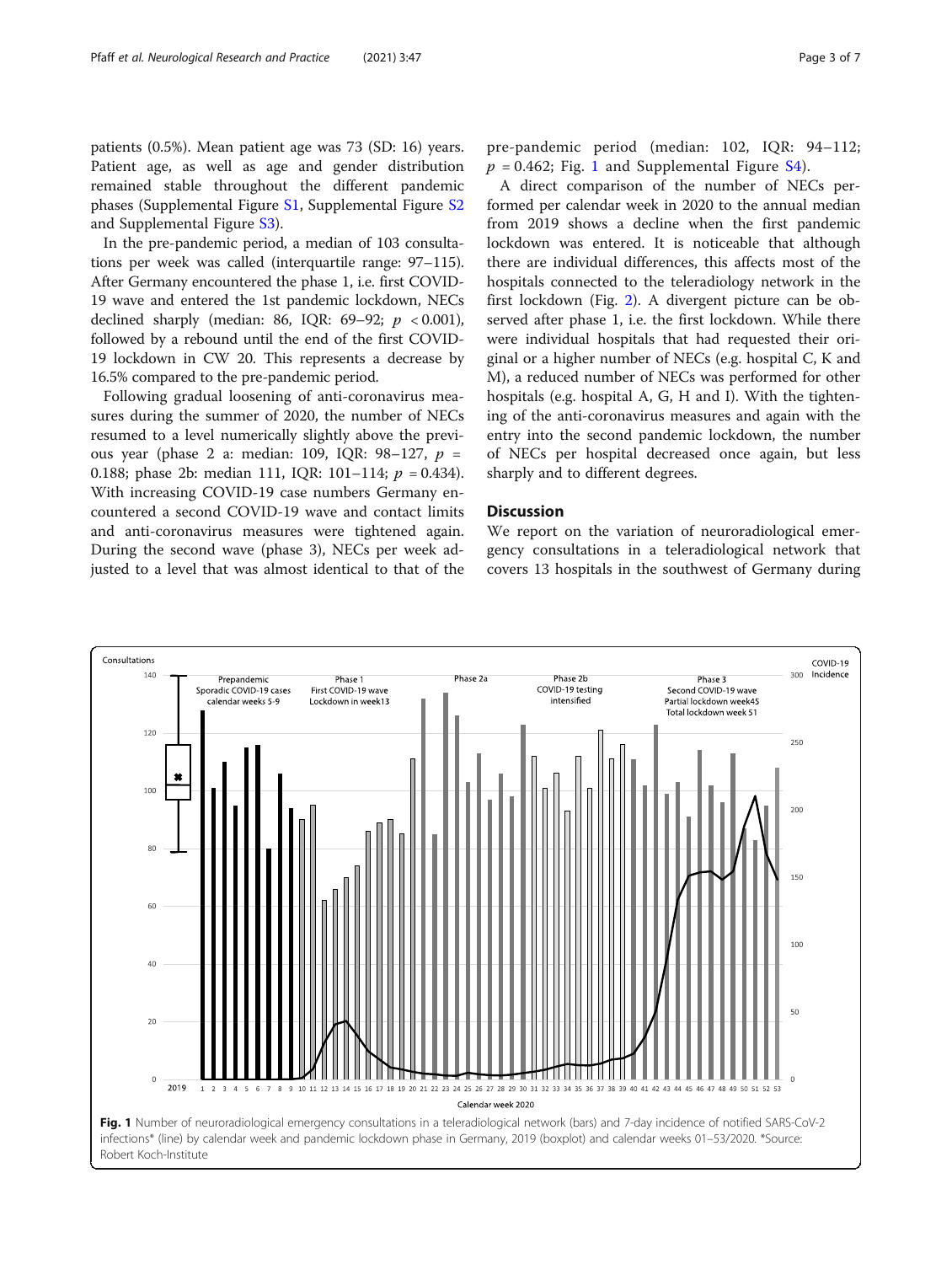<span id="page-3-0"></span>

the first year of the SARS-CoV-2 pandemic. After a strong decline during the first pandemic lockdown, the number of NECs numerically exceeded the previous year's level upon gradual loosening of anti-coronavirus measures. The later observation lasted until COVID-19 cases rose dramatically in Germany, which led to tightening of contact restrictions and to a second pandemic lockdown by the end of 2020. After a second nationwide hard lockdown was imposed, NECs did not fall below the previous year's level or to the level during the first lockdown.

The 16.5% decline of NECs during the first pandemic lockdown cannot be explained by seasonal changes or equipment downtimes. The decline in the number of NECs concurs with the onset of nationwide containment measures in CW 12 of 2020, which included stay-athome recommendations and physical distancing. Our observation coincides with reports from different countries and various specialties including emergency department utilization (decline by 29%), stroke (decline by 20%) and mechanical thrombectomy (decline by 21%)  $[3-5, 7-11]$  $[3-5, 7-11]$  $[3-5, 7-11]$  $[3-5, 7-11]$  $[3-5, 7-11]$  $[3-5, 7-11]$  $[3-5, 7-11]$  $[3-5, 7-11]$ . However, these reports portrayed only the initial impact phase of the COVID-19 pandemic. This phase was characterized worldwide by an insufficient supply of personal protective equipment, the establishment of coronavirus test capacities for the first time, a sometimes extraordinarily increased workload, possibly locally even overload of the health system and a lack of fundamental knowledge about the disease. In this phase, in addition to following stay-at-home orders, the fear of infection with the coronavirus within a hospital may have led to a reduction in seeking medical care and subsequently in NECs in our teleradiological network [[12,](#page-5-0) [13\]](#page-5-0).

Soon after the first few weeks of the pandemic and a decrease of incident infections, anti-coronavirus measures were loosened in Germany. As it was evident that

the pandemic would last for several months, potentially years, adaptation to the situation - the so-called new normal – occurred. Patient care was reorganized in compliance with distance regulations and increased acceptance and use of telemedicine technologies [\[14](#page-5-0), [15](#page-5-0)]. The numerical increase, i.e. the return to the previous year's level in the NEC in the phase after the first lockdown might be caused by i) the "normal" need of patients to seek medical attention, ii) a response from the population to requests from healthcare professionals to seek medical attention in the event of (mild) clinical symptoms (e.g. suggestive of transient ischemic attacks), and iii) improved acceptance and use of telemedicine by healthcare professionals [\[15](#page-5-0), [16](#page-5-0)].

The renewed, less pronounced decrease of the NECs in our teleradiological network during lockdown light and the second pandemic lockdown in Germany appear to indicate that the initial fear present during the first lockdown seems to be overcome and the motivation to choose not to come to the hospital has reduced. This might be the result of the increasing knowledge about the disease, an improved supply with personal protection gear and the circumstance that patients and hospitals have adapted better to the pandemic situation – i.e. to the new normal.

Our observations stand to some extent in contrast to observations made from hospital admissions through emergency departments in the United States in calendar weeks 11 through 36 (11 March 2020 8 September 2020) [[8\]](#page-5-0). However, as incidence of COVID-19 cases and applicable contact restrictions were inhomogeneous and differ to our catchment area, the prolonged decline in emergency admissions described by Nourazari et al. might not be transferable to our setting. At this point, a comparison of the countries seems only possible to a limited extent due to different health systems, anti-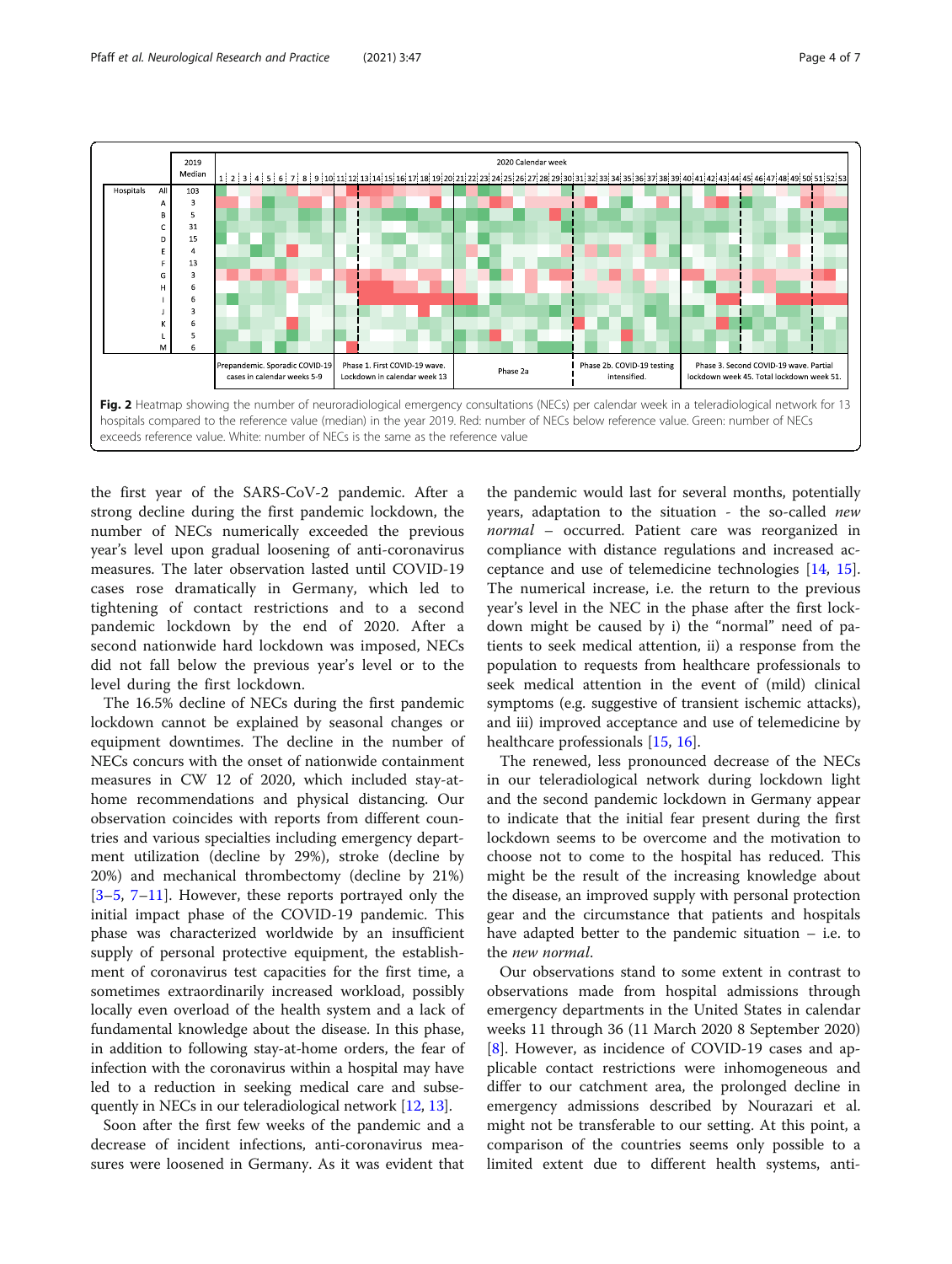coronacirus measures and incidences. Based on our data, it could be assumed that with appropriate measures, the number of emergency treatments in other settings would also increase to the previous year's level.

Based on the assumption that the incidence of stroke and other neurological emergencies is stable and that there were no major staff fluctuations in the affiliated hospitals, there are different possibilities that could explain the observed decline in neuroradiological emergency consultations. The reduction in consultations might also be explained by a temporary excessive workload of hospital personnel. Healthcare professionals are struggling to provide care for patients with COVID-19 and try to maintain their health in the doing [\[17](#page-5-0), [18\]](#page-6-0). The "Temporary emergency guidance to US stroke centers" addresses this issue to some extent.

Patients might choose not to seek emergency medical care and forgo a proper workup of neurological symptoms [\[19](#page-6-0)]. Fear of being infected with SARS-CoV-2 during a visit to the hospital or the doctor may have contributed to the massive reduction of NECs during the first pandemic lockdown. This presumed effect was probably less pronounced during the lockdown light or the second pandemic lockdown. It seems understandable that patients with transient or mild symptoms avoid going to the hospital to avoid the risk of contracting COVID-19 and to protect others. In the face of an impending recession triggered by the pandemic, possible or already occurring economic consequences will be another aspect that leads to patients with transient or mild symptoms not visiting a doctor [\[20](#page-6-0)].

However, minor or transient symptoms are a major warning and may signal a severe stroke to come in the future. As contact restrictions and other anticoronavirus measures might last for months or occur repeatedly due to mutations of the virus and local spread of infections, several patients might not get the appropriate diagnostic workup and treatment for TIA and other neurological diseases in time. Particularly affected will probably be persons who are at a higher risk to suffer from stroke and at higher risk for severe illness from COVID-19, i.e. people of higher age, people who have serious heart conditions and people with diabetes [[21](#page-6-0), [22](#page-6-0)]. Richter et al. reported a significant decrease in hospitalization of acute ischemic stroke, transient ischemic attack, and intracerebral hemorrhage patients, whereas mechanical thrombectomy rate was significantly higher during the first pandemic (16 March to 15 May 2020) compared with the prepandemic period in Germany [[23](#page-6-0)].

The reasons for the decline of neuroradiological emergency consultations require further research. We are concerned that the current high load on the medical system caused by the COVID-19 pandemic may disguise the underdiagnosis and delay in treatment of neurologic emergencies, i.e. stroke. The pandemic's collateral damage may therefore include a higher individual and societal burden of lifelong disability or dependence, resulting from the underdiagnosis and delay in the treatment of stroke.

Our study has some limitations. First, access to the individual patient files was limited. This study only used data on neuroradiological emergency consultations performed during the observation period. Therefore, no differentiated picture of the diagnoses underlying hospital admission can be obtained. Second, as we do not have full access to admission records it cannot be answered why fewer neuroradiological emergency consultations were requested because 1.) fewer patients came to the hospitals, ii) the staff did not request neuroradiological emergency consultations, i.e. CT imaging, in order to make the patient's stay in the emergency department as short as possible, or iii) health services were reorganized so that patients with neurological symptoms primarily presented to other hospitals outside our catchment area. Due to timely limited reorganization of local emergency medical care, patients with neurological emergencies were not admitted to hospital I (Fig. [2](#page-3-0)), but primarily transferred from the emergency medical services to neighboring hospitals outside of our catchment area. Third, seasonality linked to public holidays in November and December must also be considered as possible influencing factors on the demand for medical care. Since clinical signs of neurological emergencies are usually deeply disturbing to the patient and persons in direct contact and are sometimes accompanied by a change in the level of consciousness, seasonal influence should be minimal [[24,](#page-6-0) [25\]](#page-6-0). Last, as hospital practices and guidelines have varied across different countries, our results might not necessarily reflect observations made in other settings. However, as a decrease in diagnosis, staging, and treatment for other diseases was observed in the same period of the COVID-19 pandemic [\[10](#page-5-0)], our results are probably transferrable to a certain extent.

# Conclusion

Upon the first COVID-19 pandemic lockdown, neuroradiological emergency consultations declined but recovered within weeks. This observation has clinical implications as the time window and opportunities for appropriate diagnostic work-up and treatment for some patients may have been missed. No decrease in the NECs was observed during the summer or the second COVID-19 wave. It is unknown whether the recovery reflects improved medical care and test capabilities or an adjustment of the patients' behaviour.

#### Abbreviations

COVID-19: Coronavirus disease 2019; CW: Calendar week; NCCT: Noncontrast-enhanced computed tomography of the head;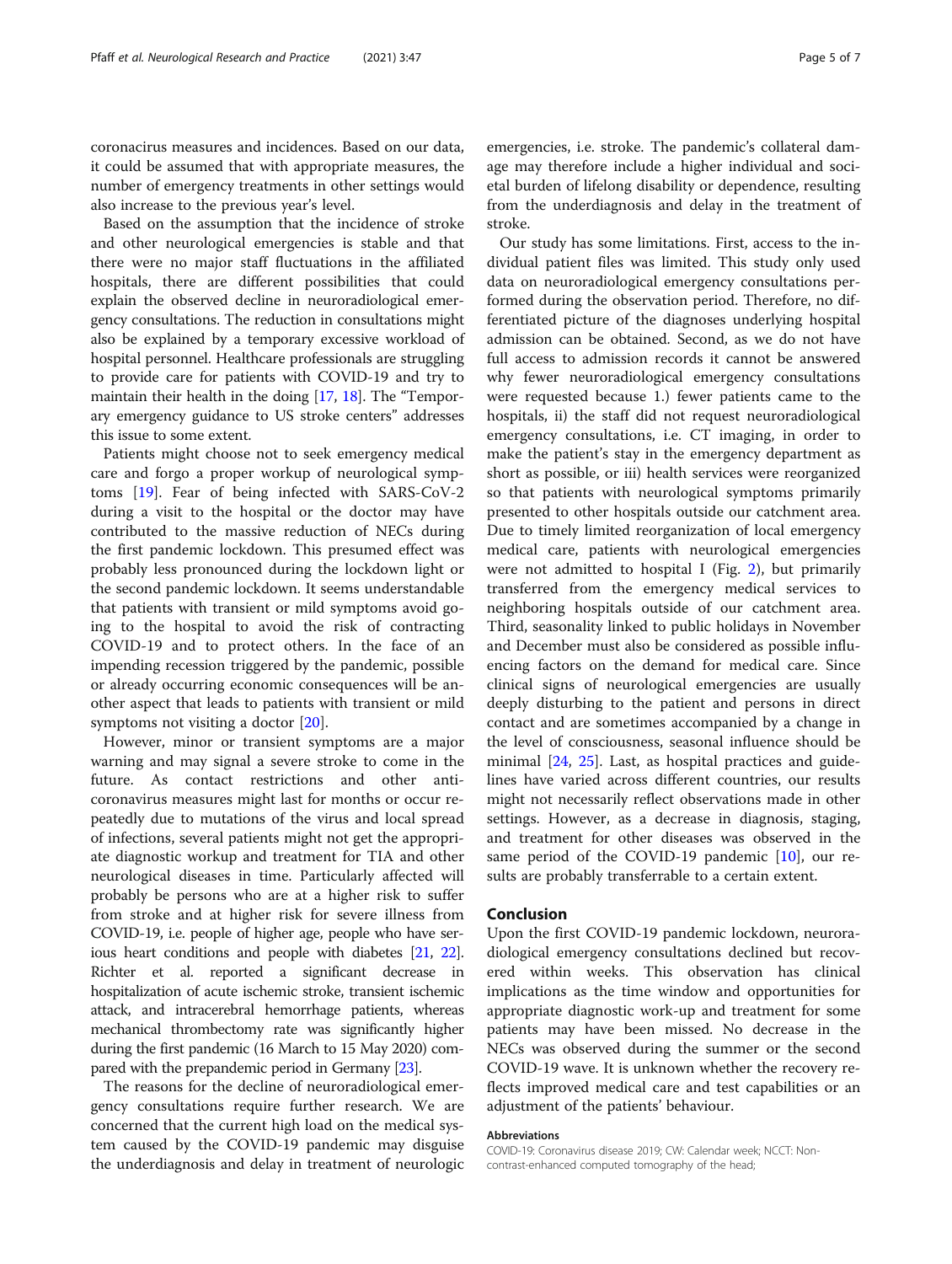<span id="page-5-0"></span>NEC: Neuroradiological emergency consultation; SARS-CoV-2: Severe acute respiratory syndrome coronavirus 2

# Supplementary Information

The online version contains supplementary material available at [https://doi.](https://doi.org/10.1186/s42466-021-00147-8) [org/10.1186/s42466-021-00147-8.](https://doi.org/10.1186/s42466-021-00147-8)

Additional file 1: Supplemental Figure S1. Age of patients who received a neuroradiological emergency consultation in a teleradiological network by pandemic phase, Germany 2019–2020. For timeline of pandemic phases see full paper. Supplemental Figure S2. Age distribution of patients who received a neuroradiological emergency consultation in a teleradiological network by pandemic phase, Germany 2019–2020. Supplemental Figure S3. Gender distribution of patients who received a neuroradiological emergency consultation in a teleradiological network by pandemic phase, Germany 2019–2020. **Supplemental Figure S4.** Number of neuroradiological emergency consultations per calendar week in a teleradiological network (boxplots) by pandemic phase, Germany, 2019–2020.

#### Acknowledgements

None.

# Authors' contributions

Dr. J Pfaff and Mr. Harlan had full access to all of the data in the study and take responsibility for the integrity of the data and the accuracy of the data analysis. Concept and design: Pfaff J, Bendszus. Acquisition, analysis, or interpretation of data: all authors. Drafting of the manuscript: Pfaff J, Harlan, Pfaff G, Hubert. Critical revision of the manuscript for important intellectual content: all authors. Statistical analysis: Pfaff J, Harlan, Pfaff G. Administrative, technical, or material support: Pfaff J, Harlan. Supervision: Pfaff J, Bendszus. The author(s) read and approved the final manuscript.

## Funding

The study was performed with departmental funding only. No external funding was available.

#### Availability of data and materials

The data that support the findings of this study are available from the corresponding author upon reasonable request.

## **Declarations**

## Ethics approval and consent to participate

This study was approved by the local ethics committee (Ethikkommission der Medizinischen Fakultät Heidelberg No: S-218/2020). Informed consent was waived.

#### Consent for publication

Not applicable.

## Competing interests

Dr. J. Pfaff reports personal fees from Stryker outside the submitted work. Mr. Harlan, Dr. G. Pfaff and Dr. Hubert have nothing to disclose. Dr. Bendszus reports personal fees from Boehringer Ingelheim, BBraun, Vascular Dynamics, Bayer, Merck, Teva, Grifols, Springer, grants and personal fees from Novartis and Guerbet, grants from Siemens, Hopp Foundation, from DFG, European Union, Stryker, outside the submitted work.

#### Author details

<sup>1</sup>Department of Neuroradiology, Heidelberg University Hospital, Im Neuenheimer Feld 400, 69120 Heidelberg, Germany. <sup>2</sup>University Institute for Neuroradiology of the Paracelsus Medical University, Uniklinikum Salzburg, Christian-Doppler-Klinik, Ignaz-Harrer-Straße 79, A-5020 Salzburg, Austria. <sup>3</sup>Visiting Lecturer in Epidemiology and Psychiatric Epidemiology, Protestant University of Applied Sciences Ludwigsburg, Paulusweg 6, 71638 Ludwigsburg, Germany.

Received: 15 June 2021 Accepted: 28 July 2021 Published online: 30 August 2021

#### References

- 1. World Health Organization. (2020). Coronavirus disease (COVID-19) situation report - 51. [https://apps.who.int/iris/handle/10665/331475.](https://apps.who.int/iris/handle/10665/331475) Accessed 2 Aug 2021.
- 2. AHA/ASA Stroke Council Leadership. (2020). Temporary Emergency Guidance to US Stroke Centers During the Coronavirus Disease 2019 (COVID-19) Pandemic: On Behalf of the American Heart Association/ American Stroke Association Stroke Council Leadership. Stroke, 51(6), 1910– 1912. <https://doi.org/10.1161/strokeaha.120.030023>.
- 3. Pignon, B., Gourevitch, R., Tebeka, S., et al. (2020). Dramatic reduction of psychiatric emergency consultations during lockdown linked to COVID-19 in Paris and suburbs. Psychiatry and Clinical Neurosciences, 74(10), 557–559. <https://doi.org/10.1111/pcn.13104> [published Online First: 2020/07/02].
- 4. Isoletta, E., Vassallo, C., Brazzelli, V., et al. (2020). Emergency accesses in Dermatology Department during the Covid-19 pandemic in a referral third level center in the north of Italy. Dermatologic Therapy, 33(6), e14027. <https://doi.org/10.1111/dth.14027> [published Online First: 2020/07/19].
- 5. Kerleroux, B., Fabacher, T., Bricout, N., Moïse, M., Testud, B., Vingadassalom, S. , … Narata, A. P. (2020). Mechanical thrombectomy for acute ischemic stroke amid the COVID-19 outbreak. Stroke, 51(7), 2012–2017. [https://doi.](https://doi.org/10.1161/STROKEAHA.120.030373) [org/10.1161/STROKEAHA.120.030373](https://doi.org/10.1161/STROKEAHA.120.030373).
- 6. Schilling, J., Buda, S., Fischer, M., et al. (2021). Retrospektive Phaseneinteilung der COVID-19-Pandemie in Deutschland bis Februar 2021. Epidemiologisches Bulletin, (15), 3–12. <https://doi.org/10.25646/8149>
- 7. Barten, D. G., Latten, G. H. P., & van Osch, F. H. M. (2020). Reduced emergency department utilization during the early phase of the COVID-19 pandemic: Viral fear or lockdown effect? Disaster Medicine and Public Health Preparedness, 1–4. <https://doi.org/10.1017/dmp.2020.303>.
- 8. Nourazari, S., Davis, S.R., Granovsky, R., Austin, R., Straff, D.J., Joseph, J.W., Sanchez, L.D. (2021). Decreased hospital admissions through emergency departments during the COVID-19 pandemic. Am J Emerg Med, 42, 203-210. [https://doi.org/10.1016/j.ajem.2020.11.029.](https://doi.org/10.1016/j.ajem.2020.11.029)
- 9. Lange, S. J., Ritchey, M. D., Goodman, A. B., et al. (2020). Potential indirect effects of the COVID-19 pandemic on use of emergency departments for acute life-threatening conditions - United States, January–May 2020. American Journal of Transplantation, 20(9), 2612–2617. [https://doi.org/1](https://doi.org/10.1111/ajt.16239) [0.1111/ajt.16239](https://doi.org/10.1111/ajt.16239) [published Online First: 2020/08/31].
- 10. Fallara, G., Sandin, F., Styrke, J., Carlsson, S., Lissbrant, I.F., Ahlgren, J., Bratt, O., Lambe, M., Stattin, P. (2021). Prostate cancer diagnosis, staging, and treatment in Sweden during the first phase of the COVID-19 pandemic. Scand J Urol 55(3), 184-191. [https://doi.org/10.1080/21681805.2021.1910341.](https://doi.org/10.1080/21681805.2021.1910341)
- 11. Jansen, R., Lee, J.-I., Turowski, B., Kaschner, M., Caspers, J., Bernhard, M., … Gliem, M. (2021). Consequences of COVID-19 pandemic lockdown on emergency and stroke care in a German tertiary stroke center. Neurological Research and Practice, 3(1), 21. <https://doi.org/10.1186/s42466-021-00118-z>.
- 12. Apisarnthanarak, A., Siripraparat, C., Apisarnthanarak, P., Ullman, M., Saengaram, P., Leeprechanon, N., Weber, D.J. (2020). Patients' anxiety, fear, and panic related to coronavirus disease 2019 (COVID-19) and confidence in hospital infection control policy in outpatient departments: A survey from four Thai hospitals. Infect Control Hosp Epidemiol 7, 1-2. [https://doi.](https://doi.org/10.1017/ice.2020.1240) [org/10.1017/ice.2020.1240.](https://doi.org/10.1017/ice.2020.1240)
- 13. Nicomedes, C. J. C., & Avila, R. M. A. (2020). An analysis on the panic during COVID-19 pandemic through an online form. Journal of Affective Disorders, 276, 14–22. <https://doi.org/10.1016/j.jad.2020.06.046> [published Online First: 2020/07/15].
- 14. Monaghesh, E., & Hajizadeh, A. (2020). The role of telehealth during COVID-19 outbreak: a systematic review based on current evidence. BMC Public Health, 20(1), 1193. <https://doi.org/10.1186/s12889-020-09301-4> [published Online First: 2020/08/03].
- 15. Peine, A., Paffenholz, P., Martin, L., et al. (2020). Telemedicine in Germany During the COVID-19 Pandemic: Multi-Professional National Survey. Journal of Medical Internet Research, 22(8), e19745. <https://doi.org/10.2196/19745> [published Online First: 2020/06/23].
- 16. Rosenbaum, L. (2020). The untold toll The pandemic's effects on patients without Covid-19. The New England Journal of Medicine, 382(24), 2368–2371. <https://doi.org/10.1056/NEJMms2009984> [published Online First: 2020/04/18].
- 17. Karlsson, U., & Fraenkel, C.-J. (2020). Covid-19: risks to healthcare workers and their families. BMJ, 371, m3944. <https://doi.org/10.1136/bmj.m3944%J>.